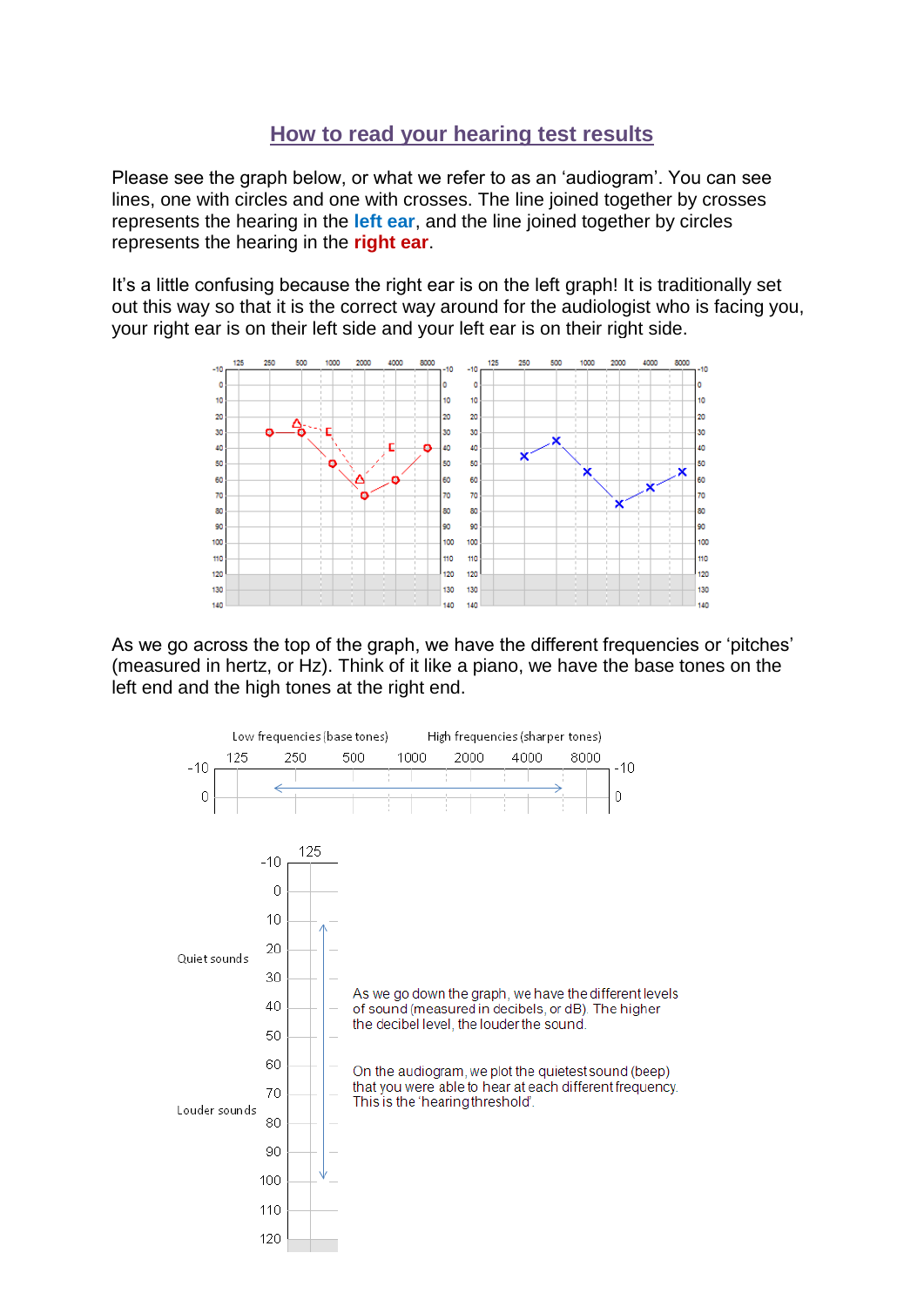The audiogram below gives you an idea of the different levels of hearing loss and where on the graph they would appear. It is probably a reverse of what you might expect: the quiet sounds are at the top and the loud at the bottom!



In the example below, the quietest beep that was heard at 250Hz in the right ear (a very low pitched sound) was 30dB (so there is a mild hearing loss at this pitch). The same level was heard at 500Hz also.



The circles and crosses represent the hearing levels through the traditional headphones, known as air conduction. The triangle and  $\mathcal{F}$  symbols represent the hearing levels through the tighter headphone that goes behind the ear, known as bone conduction.

When we perform the bone conduction part of the test, we are transmitting the sound directly into the inner ear. This means that we can work out exactly what part of the ear the hearing loss arises from and therefore classify the type of hearing loss it is.

We test the hearing using the second bone conduction headphone to establish whether the hearing loss is 'sensory neural', 'conductive' or 'mixed'.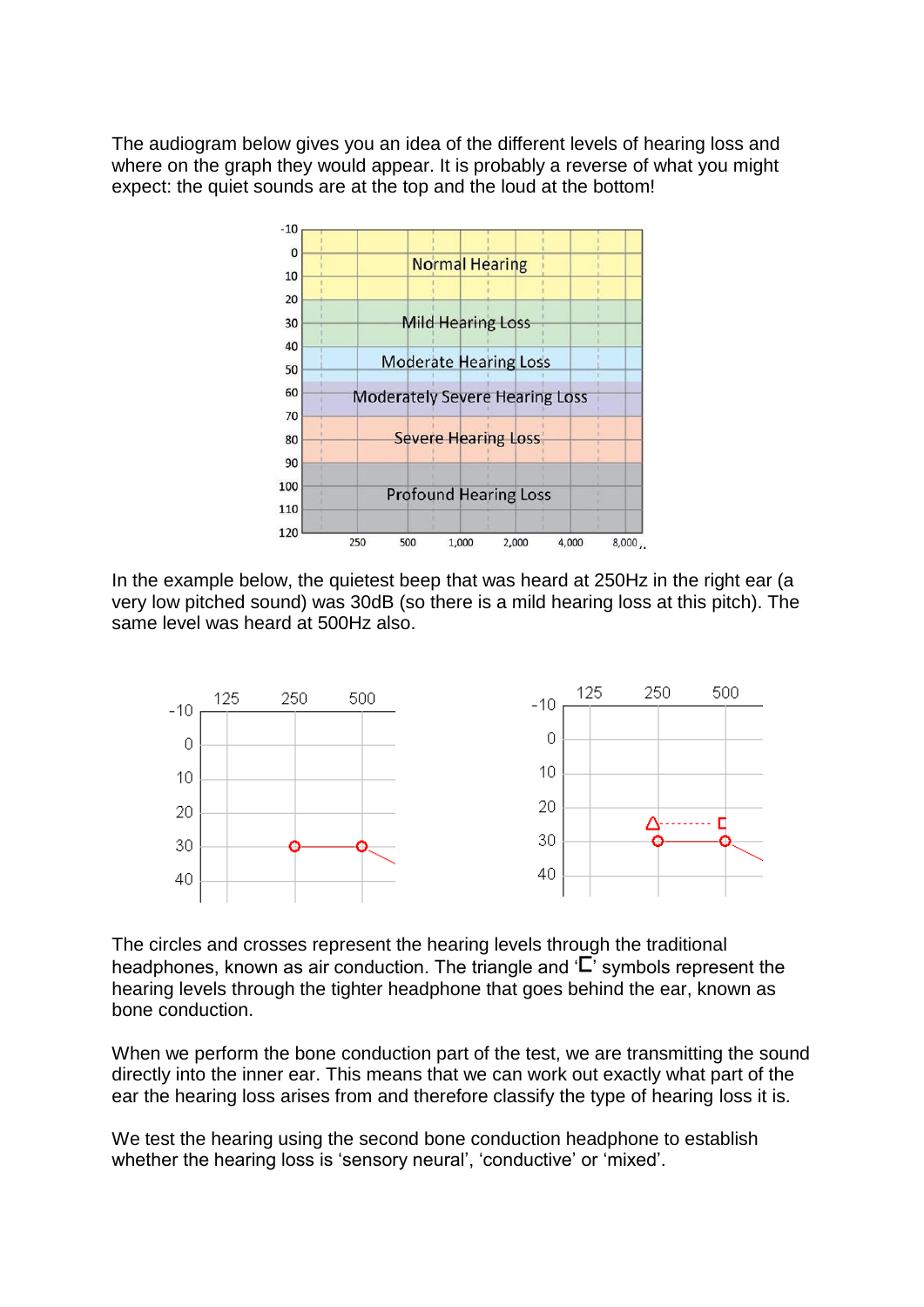## **Definitions**

## **Types of hearing loss**

Sensorineural: this type of hearing loss is usually permanent and originates in the cochlea or 'inner ear'. There are many causes of this type of hearing loss, such as genetics, illness before birth or during childhood, certain medications, damage to the inner ear from an accident or noise damage.

Conductive: this type of hearing loss can be temporary or permanent and happens due to a blockage or problem with the transmission of sound through to the inner ear. In this case the inner ear is normal, but the sound cannot correctly reach here to be heard properly. Sometimes, surgery can be done to relieve the problem or blockage. Hearing aids can be used in the meantime to help sound push past the blockage, or can be fitted long term as an alternative to surgery.

Mixed hearing loss: this is a mixture of both a sensorineural and conductive hearing loss as above.

## **Levels of hearing loss**

Within normal limits (-10 to 20dB): hearing is normal for an average human adult.

Mild (20-40dB): there is a small degree of hearing loss, so quiet sounds like whispering and leaves rustling may not be heard. Hearing conversation in a quiet environment may be manageable, but may be more difficult at a distance or somewhere noisy.

Moderate (40-70dB): this degree of hearing loss will cause difficulty hearing mild and moderately loud sounds such as human voices, footsteps or a toaster popping. Many household sounds may be missed or appear far away. Conversation in quiet may be manageable, but some words can be missed. In the presence of background noise, communication will be much more difficult.

Severe (70-95dB): a severe hearing loss may noticeably affect a person's ability to communicate with others. In conversation, a person with a severe hearing loss will need others to speak with a clear raised voice and may sometimes still mishear words. Conversations in groups and in background noise can cause them to feel very lost. A person with a severe hearing loss can miss most household sounds such as the doorbell and telephone ringing, and may struggle to hear sounds such as a baby crying or a vacuum cleaner. They also may rely on lip reading in conversation, whether consciously or subconsciously.

Profound (95+dB): a profound hearing loss refers to very little or no hearing. Conversation will be very difficult in noise and in quiet, and people with a profound hearing loss may rely on lip reading or using sign language, even with the use of hearing aids. They may not be able to hear very loud noises like music at a rock concert or a jet plane, or it may be very faint.